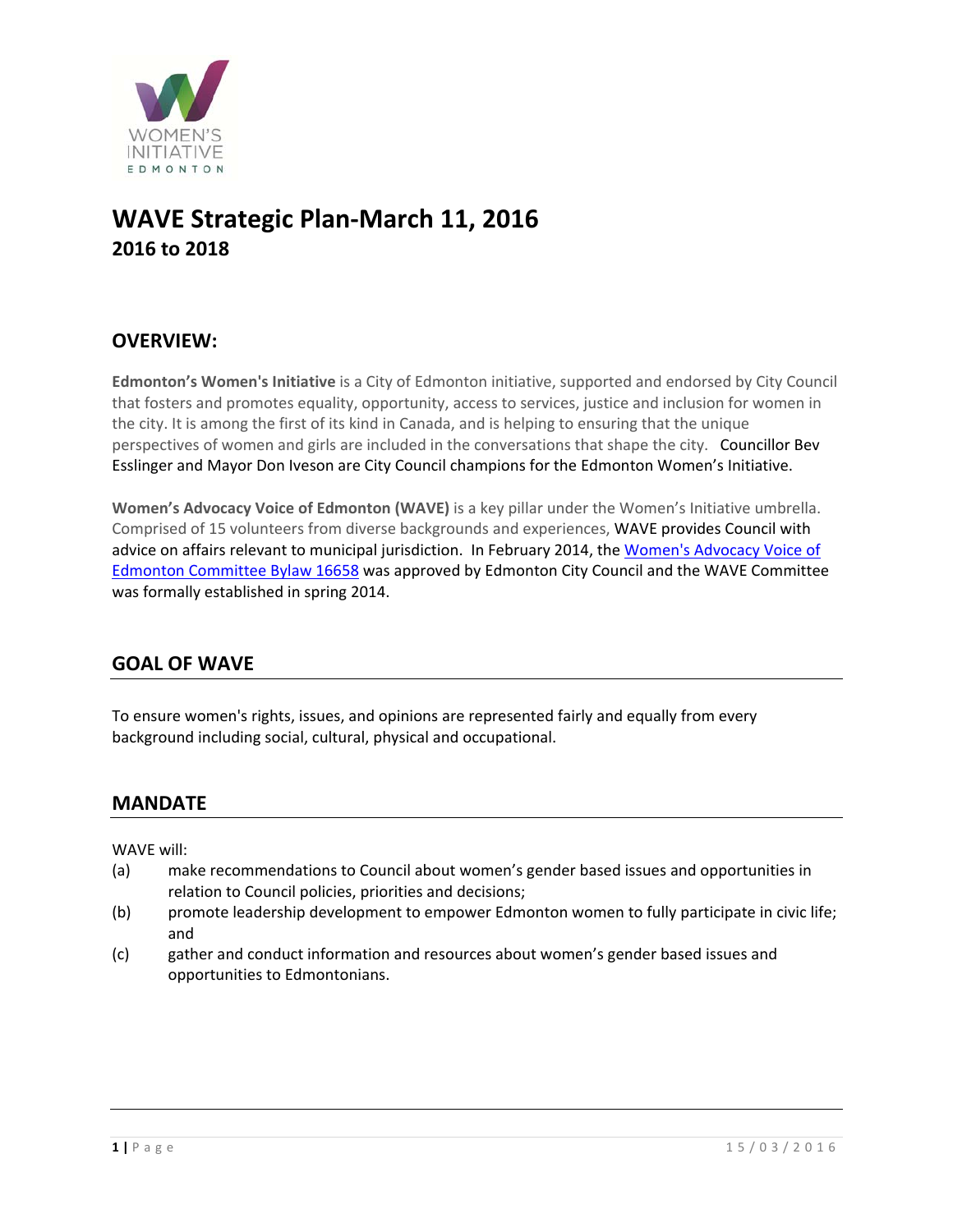

# **GUIDING PRINCIPLES**

Our guiding principles are the guiding tenets we hold dear. We will follow them uncompromisingly as we fulfill our mandate.

- WAVE represents a group of women of different social and cultural backgrounds united by a common goal: to engage in dialogue and actions that advance the status of women in Edmonton, and the quality of life for all Edmontonians.
- We aim to be inclusive, transparent, and well-informed; engaging with our communities, and actively building networks and opportunities that will allow us to best serve Edmontonians of all backgrounds, abilities and identifications.
- Provide an **intersectional gender lens** to policy and issues that affect women.

# **STRATEGIC GOALS**

WAVE's primary stakeholder is providing policy recommendations to City Council and City of Edmonton staff.

In order to fulfill our mandate and meet our vision WAVE will focus on the following goals over the next two years (2018):

#### **Goal 1: We will apply an intersectional gender lens to policy and issues and provide recommendations to City Council and City Departments.**

We will know we are successful if we achieve this measure and target: Three issues are addressed each year.

In order to accomplish our goal, we will complete various actions including (but not limited to):

- 1.1 Identify gaps, conduct research and learn from the community through engagement efforts to inform policy recommendations
- 1.2 Review, assess and provide recommendations for city policy that may result in a new policy being written, an existing policy emended or feedback given to city staff during the consultative phase
- 1.3 Explore with City departments how to apply a gender lens to all stages of infrastructure development
- 1.4 Will identify three project annually that are a priority for women's issues and will provide recommendations to City Departments earl in their project planning phase
- 1.5 Work with Women@theCity to identify issues and develop policy recommendations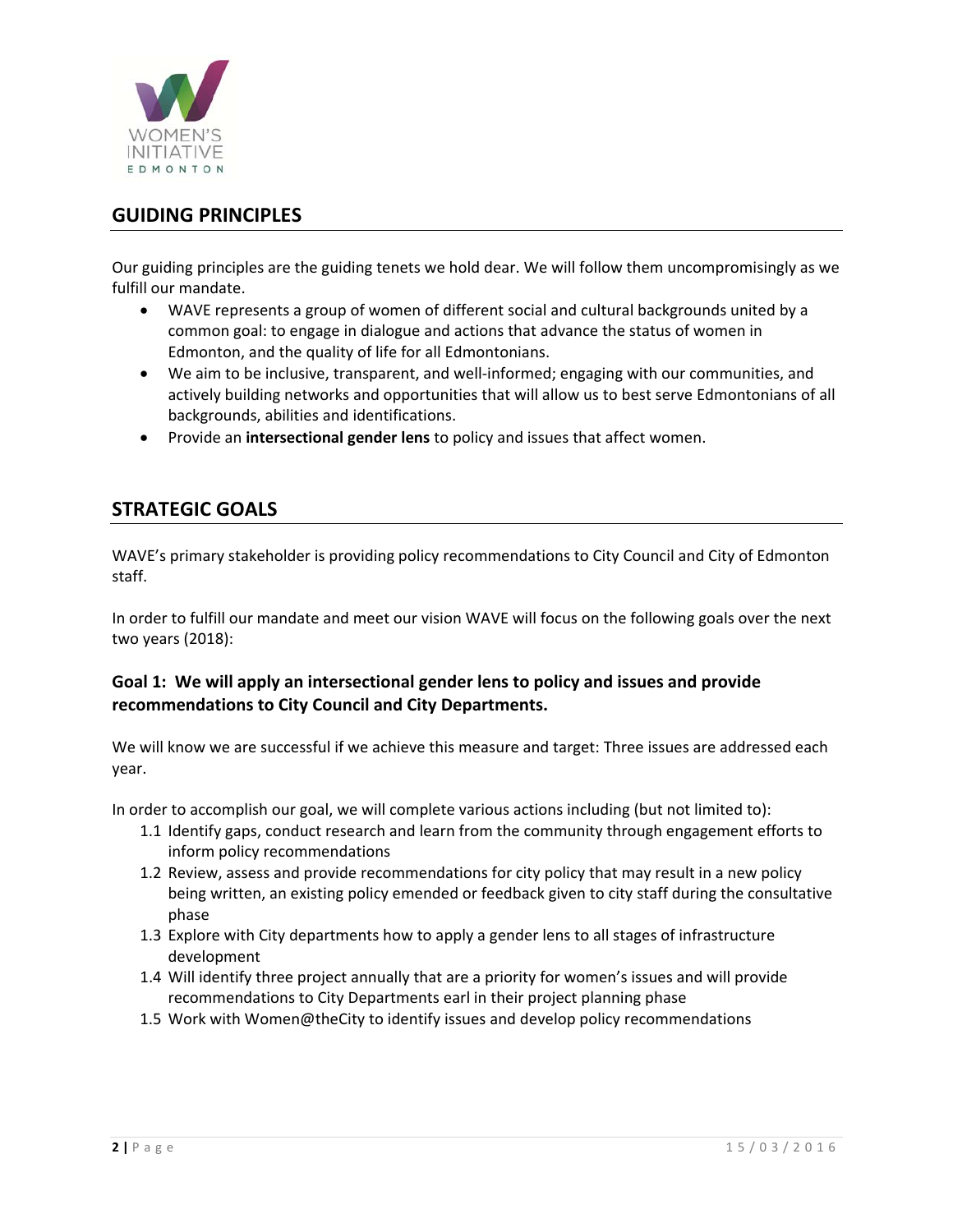

#### **Goal 2: We will promote leadership opportunities for women**

We will know we are successful if we achieve this measure and target: Organize one symposium every two years and provide three presentations each year.

In order to accomplish our goal, we will complete various actions including (but not limited to):

- 2.1 Host a symposium every second year
- 2.2 Build awareness through presentations about different kinds of leadership opportunities
- 2.3 Work with other community partners that have the same goals
- 2.4 Connect with Women at the City to identify and promote leadership opportunities
- 2.5 Provide volunteer opportunities for women to show leadership on policy, events and communications

#### **Goal 3: We will communicate to and engage with Edmontonians on issues related to women's issues**

We will know we are successful if we achieve these measures and targets: 12 new blogs annually, newsletter distributes three times a year; 1000 new followers on each platform per year; 50,000 people reached per month; Increase in the number likes, comments, shares and retweets; increase in positive comment threads; increased requests to share information other organizations events; and increase in number of social media community members who volunteer and/or attend our events.

In order to accomplish our goal, we will complete various actions including (but not limited to):

- 3.1 Maintain a public Website
- 3.2 Use social media to engage Edmontonians in conversations
- 3.3 Build awareness of WAVE and the Women's Initiative through community presentations
- 3.4 Facilitate face‐to‐face discussions on women's issues at community events, halls and agencies to solicit input on issues
- 3.5 Be a trusted source of information and discussion about women's issues
- 3.6 Positively change perceptions about feminisms and the status of women in Edmonton
- 3.7 Provide support for like‐minded partner organizations to build presence of women in our community
- 3.8 See real‐world impact and ambassadorships from social media community
- 3.9 Develop a d distribute a Women's Initiative newsletter